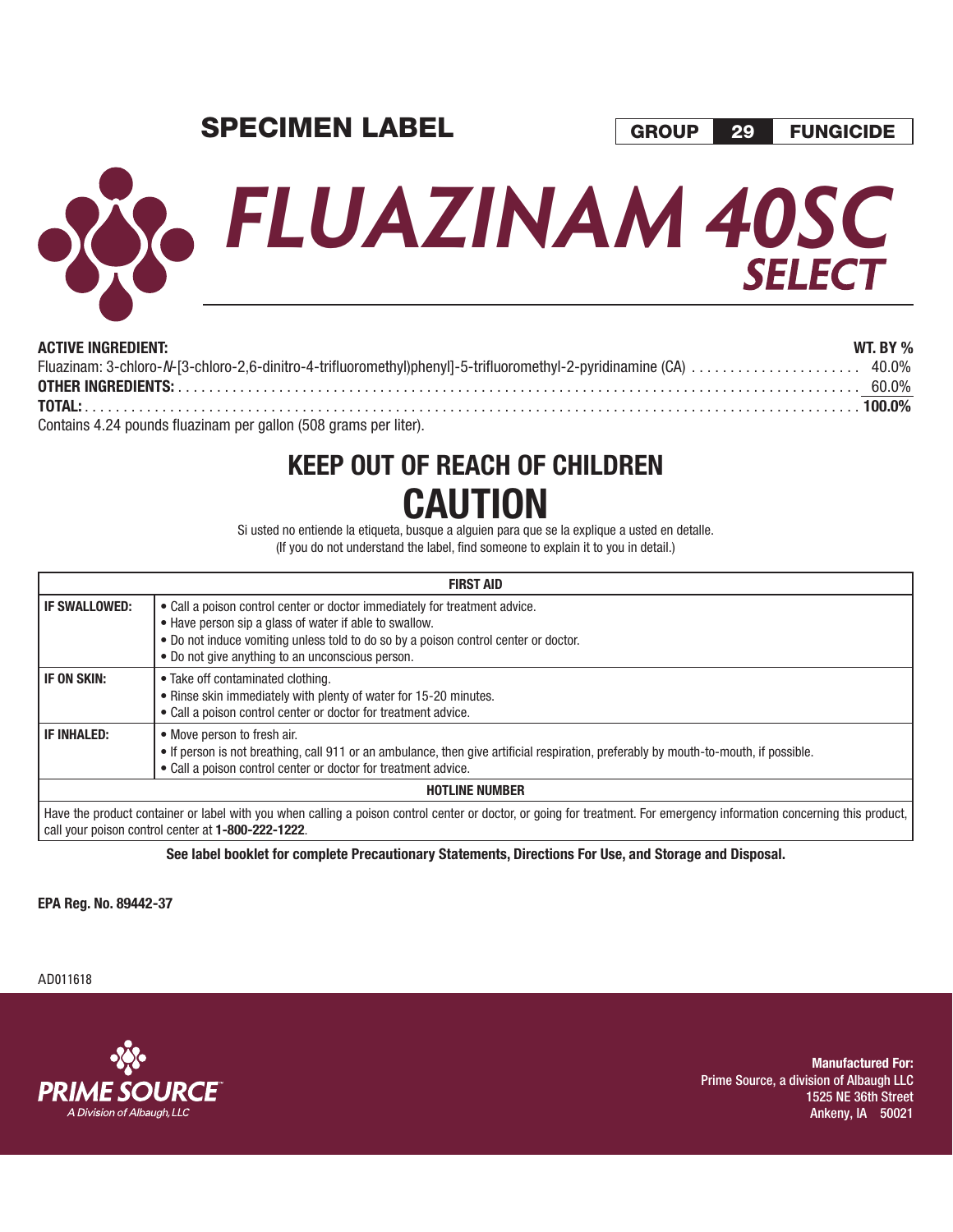#### PRECAUTIONARY STATEMENTS HAZARDS TO HUMANS AND DOMESTIC ANIMALS **CAUTION**

Harmful if swallowed. Harmful if absorbed through skin. Harmful if inhaled. Avoid contact with skin, eyes, or clothing. Avoid breathing spray mist. Prolonged or frequently repeated skin contact may cause allergic reactions in some individuals. Wash thoroughly with soap and water after handling. Remove contaminated clothing and wash before use. Do not take internally.

#### PERSONAL PROTECTIVE EQUIPMENT (PPE)

#### Applicators and other handlers must wear:

- Coveralls worn over long-sleeved shirt and long pants
- Chemical-resistant gloves made of any waterproof material (such as polyethylene or polyvinyl chloride)
- Protective eyewear
- Chemical-resistant footwear and socks

Remove PPE immediately after handling this product. Wash the outside of gloves before removing. As soon as possible, wash thoroughly and change into clean clothing. Do not allow contact of contaminated clothing with unprotected skin.

Discard clothing and other absorbent materials that have been drenched or heavily contaminated with this product's concentrate. Do not reuse them. Follow manufacturer's instructions for cleaning/maintaining PPE. If no such instructions for washables exist, use detergent and hot water. Keep and wash PPE separately from other laundry.

#### ENGINEERING CONTROLS

When handlers use closed systems, or enclosed cabs, in a manner that meets the requirements listed in the Worker Protection Standard (WPS) for agricultural pesticides [40 CFR 170.240(d)(4-6)], the handler PPE requirements may be reduced or modified as specified in the WPS.

**IMPORTANT:** When reduced PPE is worn because a closed system is being used, handlers must be provided all PPE specified above for "applicators" and other handlers" and have such PPE immediately available for use in an emergency, such as a spill or equipment break down. Do not allow contact between contaminated sprayer parts and unprotected skin. Ensure sprayer is washed down daily.

#### USER SAFETY RECOMMENDATIONS

#### Users should:

- Wash hands before eating, drinking, chewing gum, using tobacco, or using the toilet.
- Remove clothing/PPE immediately after handling this product. Wash the outside of gloves before removing. As soon as possible, wash thoroughly and change into clean clothing.
- Remove clothing immediately if pesticide gets inside. Then wash thoroughly and put on clean clothing.

#### ENVIRONMENTAL HAZARDS

This product is toxic to fish and aquatic invertebrates. Do not apply directly to water, to areas where surface water is present, or to intertidal areas below the mean high water mark. Do not contaminate water when disposing of equipment washwater or rinsate. Do not apply when weather conditions favor drift from treated areas. Runoff and drift from treated areas may be hazardous to aquatic organisms in neighboring areas.

#### DIRECTIONS FOR USE

It is a violation of Federal law to use this product in a manner inconsistent with its labeling. Failure to follow the use directions and precautions on this label may result in turf injury, poor disease control, and/or illegal residues. Do not apply this product in a way that will contact workers or other persons, either directly or through drift. Only protected handlers may be in the area during application. For any requirements specific to your State or Tribe, consult the State or Tribal agency responsible for pesticide regulation.

#### NON-AGRICULTURAL USE REQUIREMENTS

The requirements in this box apply to uses of this product that are NOT within the scope of the Worker Protection Standard for agricultural pesticides (40 CFR Part 170). The WPS applies when this product is used to produce agricultural plants on farms, forests, nurseries, or greenhouses. Turf grasses on golf courses are not within the scope of the Worker Protection Standard.

#### **Do not enter treated areas until sprays have dried.**

#### PRODUCT INFORMATION

This product is a broad spectrum fungicide for use to control diseases of turf grasses on golf courses only.

This product may be applied with all types of spray equipment normally used for ground applications on golf courses. Apply this product in sufficient water to obtain adequate uniform coverage of the turf. Apply in a minimum spray volume of 50 gals. of water per acre.

#### USE RESTRICTIONS

- Do not apply this product to home lawns (turf) or any other residential turf.
- Do not apply this product by aerial application.
- Do not apply this product through any irrigation system.
- Do not apply this product within 25 feet of permanent water bodies (lakes, reservoirs, rivers, permanent streams, marshes or natural ponds, and estuaries).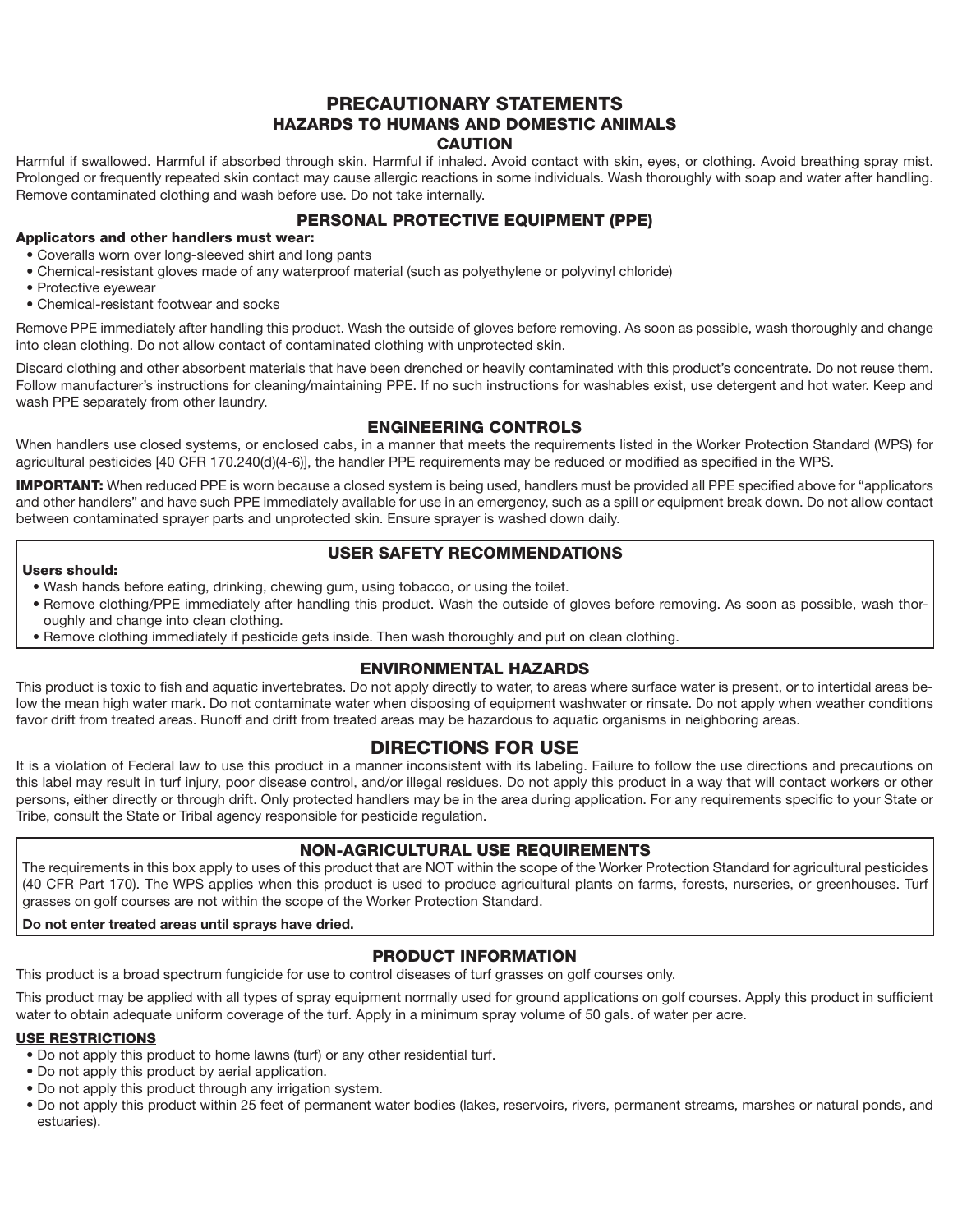- Do not apply this product within 100 feet of any water bodies that connect with any off-site water bodies such as a freshwater lake, pond, river, stream, or wetland in the State of New York.
- Do not apply this product when the wind direction is toward aquatic areas to minimize drift to these areas.
- Do not exceed 253 fl. oz. of this product (8.4 lbs. active ingredient) per acre per year.
- Do not apply more than twelve (12) applications at 0.5 fl. oz. (0.017 lb. active ingredient)/1,000 sq. ft. per year.
- Avoiding spray drift at the application site is the responsibility of the applicator. The interaction of many equipment- and weather-related factors determine the potential for spray drift. The applicator is responsible for considering all these factors when making decisions.
- Where states have more stringent regulations, they must be observed.

#### INTEGRATED PEST MANAGEMENT

This product is an excellent disease control agent when used according to label directions for control of a broad spectrum of listed plant diseases. This product is for use in programs which are compatible with the principles of Integrated Pest Management (IPM), which may include the use of disease resistant crop varieties, cultural practices, biological control agents, pest scouting and disease forecasting systems aimed at preventing economic pest damage and reducing unnecessary applications of pesticides. Practices known to reduce disease development should be followed. Consult your State Cooperative Extension Service or local agricultural authorities for additional IPM strategies established in your area. This product may be used in State Agricultural Extension advisory (disease forecasting) programs that recommend application timing based on environmental factors which favor disease development.

#### RESISTANCE MANAGEMENT

Some plant pathogens are known to develop resistance to products used repeatedly for disease control. This product is effective for strategic use in fungicide disease management programs that attempt to minimize disease resistance to fungicides. This product has a multi-site mode of action that disrupts the energy production in the fungus. It is listed in FRAC code 29, as an uncoupler of oxidative phosphorylation. Some other fungicides, which are at risk from disease resistance, exhibit a single-site mode of fungicidal action. This product, with its multi-site mode of action, may be used to prevent or delay the development of resistance to single-site fungicides when used as a tank-mix partner or alternated in a disease management program.

This product has demonstrated excellent control of *Sclerotinia homoeocarpa, Lanzia* and *Moellerodiscus* strains (causing Dollar Spot) that are insensitive to several classes of fungicides.

Consult with your Federal or State Cooperative Extension Service representatives for guidance on the proper use of this product in programs that seek to minimize the occurrence of disease resistance to other fungicides. This product is an excellent partner for those products that specify the use of a protectant or other fungicide that has a different mode of action.

#### PLANT SENSITIVITY

NOTE TO USER: Although this product has been evaluated on several turf species with no indication of phytotoxicity, neither the manufacturer nor seller has determined whether or not THIS PRODUCT can be used safely on all turf species. The professional user should determine if this product can be used safely prior to commercial use by testing on the type of turf to be treated at specified rates for phytotoxicity.

#### MIXING AND SPRAYING

This product can be used effectively in dilute sprays. Thorough, uniform coverage is essential for disease control.

NOTE: Slowly invert container several times to assure uniform mixture.

Prepare only the amount of spray mixture required for immediate use. Thoroughly clean spray equipment before using this product. Vigorous agitation is necessary for proper dispersal of the product. Maintain maximum agitation throughout the spraying operation. Do not allow spray mixture to stand overnight or for prolonged periods in the spray tank. Spraying equipment should be thoroughly cleaned immediately after the application.

Product Alone: Fill the spray tank with half of the required amount of water with the agitator running, add this product to the spray tank. Continue agitation while adding the remainder of the water. Begin application of the solution after this product has completely dispersed into the mix water. Maintain agitation until all of the mixture has been applied.

Tank Mixtures: It is the pesticide user's responsibility to ensure that all products are registered for the intended use. Read and follow the applicable restrictions and limitations and directions for use on all product labels involved in tank mixing. Users must follow the most restrictive directions for use and precautionary statements of each product in the tank mixture. This product is physically compatible with many products recommended for control of diseases, liquid fertilizers, growth regulators, insecticides and biological control products. If tank mixes are desired, read and follow all directions, precautions, and limitations on labeling of all products used. This product must not be mixed with any product which prohibits such mixing. It is the applicator's responsibility to ensure that the companion product is EPA approved for use on the intended site. Tank mixtures or other applications of products referenced on this label are permitted only in those states in which the referenced products are registered.

This product is generally compatible with the products mentioned above, provided sufficient free water is available for dispersion of all the tank mix products. However, the physical compatibility of this product with tank mix partners should be evaluated before use. A jar test should be conducted with the intended tank-mix products prior to preparation of large volumes. Use the following procedure:

#### Jar Compatibility Test:

- 1. Pour the specified proportions of the products into a suitable container of water;
- 2. Mix thoroughly; and
- 3. Allow to stand for 5 minutes.

If the combination remains mixed or can be re-mixed readily, it is considered physically compatible. Any physical incompatibility in the jar test indicates that this product should not be used in the tank mix.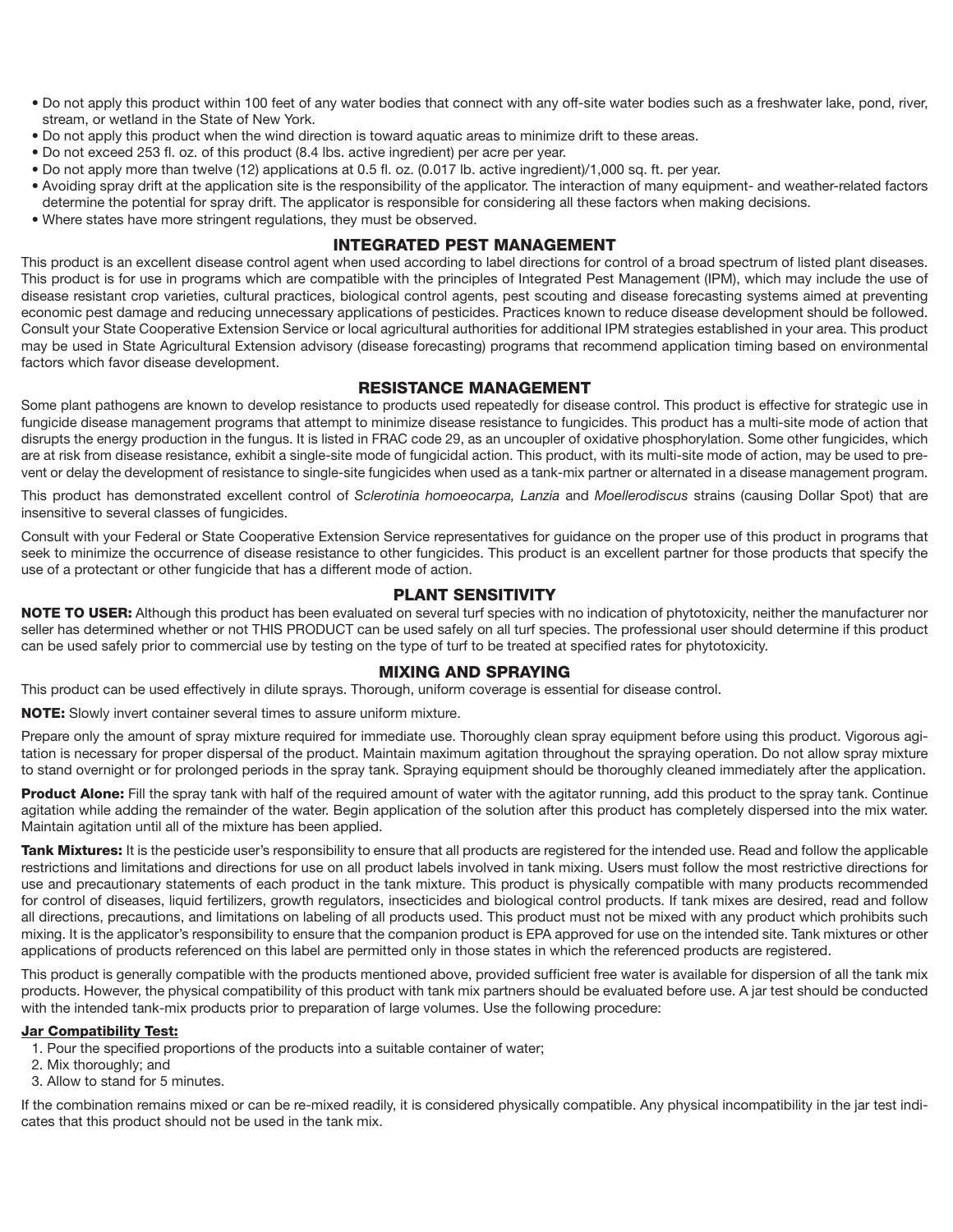Consult compatibility charts or your local or State agricultural authorities for additional compatibility information.

#### To Prepare Spray Solution:

- Add ½ of the required amount of water to the mix/sprayer tank.
- Start the agitator running before adding any tank mix partners.
- Add the tank mix partners in the following order:
- o Products packaged in water-soluble packaging;
- o Wettable powders;
- o Wettable granules (dry flowables);
- o Liquid flowables (such as this product);
- o Liquids; and
- o Emulsifiable concentrates.
- Always allow each tank mix partner to become fully dispersed before adding the next product.
- Provide sufficient agitation while adding the remainder of the water.
- Maintain agitation until all of the mixture has been applied.
- When using this product in tank mixtures, add all products in water-soluble packaging to the tank before any other tank mix partner, including this product.
- Allow the water-soluble packaging to completely dissolve and the product(s) to completely disperse before adding any other tank mix partner to the tank.
- Use a pump with capacity to maintain the correct rated pressure for the nozzles selected.
- Maintain sufficient agitation to keep mixture in suspension.
- Use a jet agitator, liquid sparge tube, or mechanical paddle for agitation.
- Use screens to prevent nozzles from clogging. Use 50-mesh or coarser screens placed after the tank and before the nozzles. Check nozzle manufacturer's directions.
- For more information on spray equipment and calibration, consult sprayer manufacturers and State recommendations.

#### TURFGRASS DISEASE CONTROL

- 1. Use this product in a Preventative Disease Control Program.
- 2. Apply in sufficient water to ensure thorough coverage.
- 3. Apply after mowing or allow sprayed area to completely dry before mowing.
- 4. For control of foliar diseases, allow sprayed area to completely dry before irrigation. 5. For optimum turf quality and disease control, use this product in conjunction with turf management practices that promote good plant health and optimum disease control.
- 6. Evaluate spray additives prior to use. Label directions are based on data obtained with no additives.
- 7. Before use of any fungicide, proper diagnosis of the organism causing the disease is important. Use of diagnostic kits or other means of identification of the disease organism is essential to determine the best control measures.

| <b>USE RATE</b>                                                                               |                                       |                                        |                                                                                                                                                                                                                                                                                                                                   |  |  |
|-----------------------------------------------------------------------------------------------|---------------------------------------|----------------------------------------|-----------------------------------------------------------------------------------------------------------------------------------------------------------------------------------------------------------------------------------------------------------------------------------------------------------------------------------|--|--|
| <b>Diseases Controlled</b><br>Pathogen(s)                                                     | <b>Application Interval</b><br>(Days) | Rate Fl. Oz. Product/<br>1,000 Sq. Ft. | <b>Instructions For Use on Golf Course Tees,</b><br><b>Greens, Fairways, and Roughs</b>                                                                                                                                                                                                                                           |  |  |
| Dollar Spot<br>Sclerotinia homoeocarpa<br>Lanzia spp.<br>Moellerodiscus spp.                  | 14                                    | 0.5                                    | Apply as a preventative disease program, starting when<br>conditions become favorable for disease. For broad spec-<br>trum disease control or for control greater than 14 days,<br>tank mix with the labeled rate of another fungicide labeled<br>for control of this disease.                                                    |  |  |
| Leaf Spot, Melting-Out,<br>Brown Blight<br>Drechslera spp. (including D.<br>poae, D. siccans) | 14                                    | 0.5                                    | Apply when conditions become favorable for disease.<br>For broad spectrum disease control, tank mix with the la-<br>beled rate of another fungicide labeled for control of these<br>diseases.                                                                                                                                     |  |  |
| <b>Brown Patch</b><br>Large Patch<br>Rhizoctonia solani                                       | 14                                    | 0.5                                    | Begin applications in May or June before disease is pres-<br>ent for Brown patch. To control Large patch, apply in fall<br>when temperature drops below 70°F. For broad spectrum<br>control or for control greater than 14 days, tank mix with<br>the labeled rate of another fungicide labeled for control of<br>these diseases. |  |  |
| <b>Red Thread</b><br>Laetisaria fuciformis                                                    | 14                                    | 0.5                                    | Apply when conditions become favorable for disease.                                                                                                                                                                                                                                                                               |  |  |

*(continued)*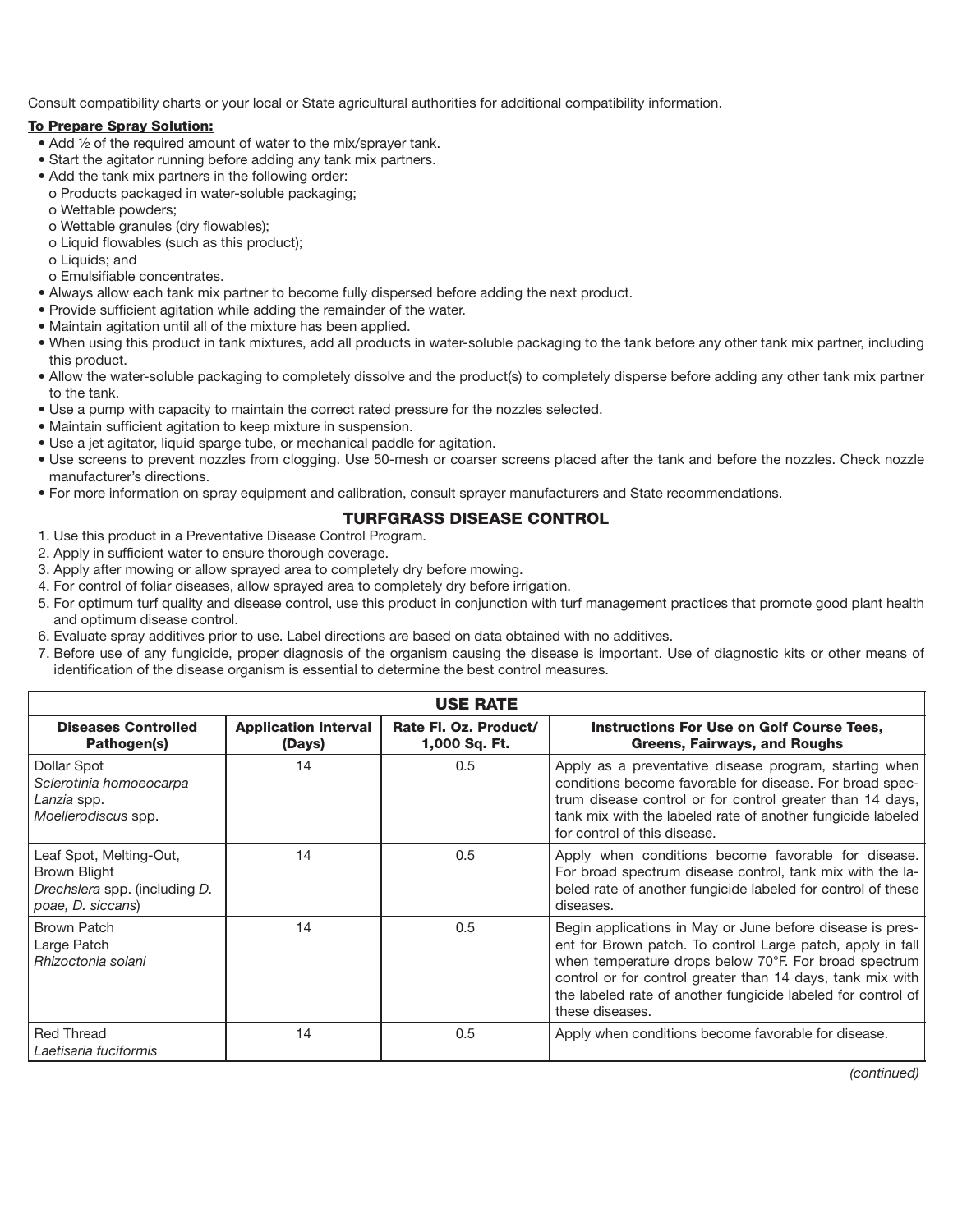| <b>USE RATE (cont.)</b>                                                               |                                       |                                        |                                                                                                                                                                                                                                                                           |  |  |  |
|---------------------------------------------------------------------------------------|---------------------------------------|----------------------------------------|---------------------------------------------------------------------------------------------------------------------------------------------------------------------------------------------------------------------------------------------------------------------------|--|--|--|
| <b>Diseases Controlled</b><br>Pathogen(s)                                             | <b>Application Interval</b><br>(Days) | Rate Fl. Oz. Product/<br>1,000 Sq. Ft. | <b>Instructions For Use on Golf Course Tees,</b><br>Greens, Fairways, and Roughs                                                                                                                                                                                          |  |  |  |
| Anthracnose<br>Colletotrichum cereal                                                  | 14                                    | 0.5                                    | Applications must be made prior to infection. Alternate or<br>tank mix this product with another fungicide for anthrac-<br>nose disease prevention. This product must be tank mixed<br>with the labeled rate of another fungicide labeled for control<br>of this disease. |  |  |  |
| <b>Gray Snow Mold</b><br>Typhula spp.<br><b>Pink Snow Mold</b><br>Microdochium nivale | Late Fall                             | 0.5                                    | Apply one to two applications in the late fall before snow<br>cover. Do not apply on top of the snow. For optimum dis-<br>ease control, tank mix with the labeled rate of another fun-<br>gicide labeled for control of these diseases.                                   |  |  |  |
| Pink Patch<br>Microdochium nivale                                                     | 14                                    | 0.5                                    | Apply in the fall or early spring when conditions are fa-<br>vorable for disease development. For optimum disease<br>control, tank mix with the labeled rate of another fungicide<br>labeled for control of this disease.                                                 |  |  |  |
| <b>Stem Rust</b><br>Puccinia graminis var.<br>graminicola                             | 14                                    | 0.5                                    | Apply on a preventative schedule when disease conditions<br>are favorable (cool and cloudy weather).                                                                                                                                                                      |  |  |  |
| Algal Scum<br>(filamentous blue-green<br>algae/cyanobacteria)                         | 14                                    | 0.5                                    | This product must be tank mixed with another fungicide<br>labeled for control of this disease, such as mancozeb.                                                                                                                                                          |  |  |  |

## STORAGE AND DISPOSAL

Do not contaminate water, food or feed by storage, disposal or cleaning of equipment.

Pesticide Storage: Store in original container, in a secured, cool, dry place separate from food and feed. DO NOT store near heat or open flame.

Pesticide Disposal: Wastes resulting from the use of this product may be disposed of on site or at an approved waste disposal facility.

#### Container Handling:

#### [Nonrefillable Containers 5 Gallons or Less]

Nonrefillable container. DO NOT reuse or refill this container. Offer for recycling if available. Triple rinse container (or equivalent) promptly after emptying. Triple rinse as follows: Empty the remaining contents into application equipment or a mix tank and drain for 10 seconds after the flow begins to drip. Fill the container 1/4 full with water and recap. Shake for 10 seconds. Pour rinsate into application equipment or a mix tank or store rinsate for later use or disposal. Drain for 10 seconds after the flow begins to drip. Repeat this procedure two more times. Then offer for recycling or reconditioning, or puncture and dispose of in a sanitary landfill, or by other procedures approved by State and local authorities. Plastic containers are also disposable by incineration.

#### [Nonrefillable containers larger than 5 gallons]

Nonrefillable container. DO NOT reuse or refill this container. Offer for recycling if available. Triple rinse or pressure rinse container (or equivalent) promptly after emptying. Triple rinse as follows: Empty the remaining contents into application equipment or a mix tank. Fill the container ¼ full with water. Replace and tighten closures. Tip container on its side and roll it back and forth, ensuring at least one complete revolution, for 30 seconds. Stand the container on its end and tip it back and forth several times. Turn the container over onto its other end and tip it back and forth several times. Empty the rinsate into application equipment or a mix tank or store rinsate for later use or disposal. Repeat this procedure two more times. Then offer for recycling if available or puncture and dispose of in a sanitary landfill, or by incineration. Pressure rinse as follows: Empty the remaining contents into application equipment or a mix tank and continue to drain for 10 seconds after the flow begins to drip. Hold container upside down over application equipment or mix tank and continue to drain for 10 seconds after the flow begins to drip. Hold container upside down over application equipment or mix tank or collect rinsate for later use or disposal. Insert pressure rinsing nozzle in the side of the container, and rinse at about 40 psi for at least 30 seconds. Drain for 10 seconds after the flow begins to drip. Then offer for recycling if available or puncture and dispose of in a sanitary landfill, or by incineration.